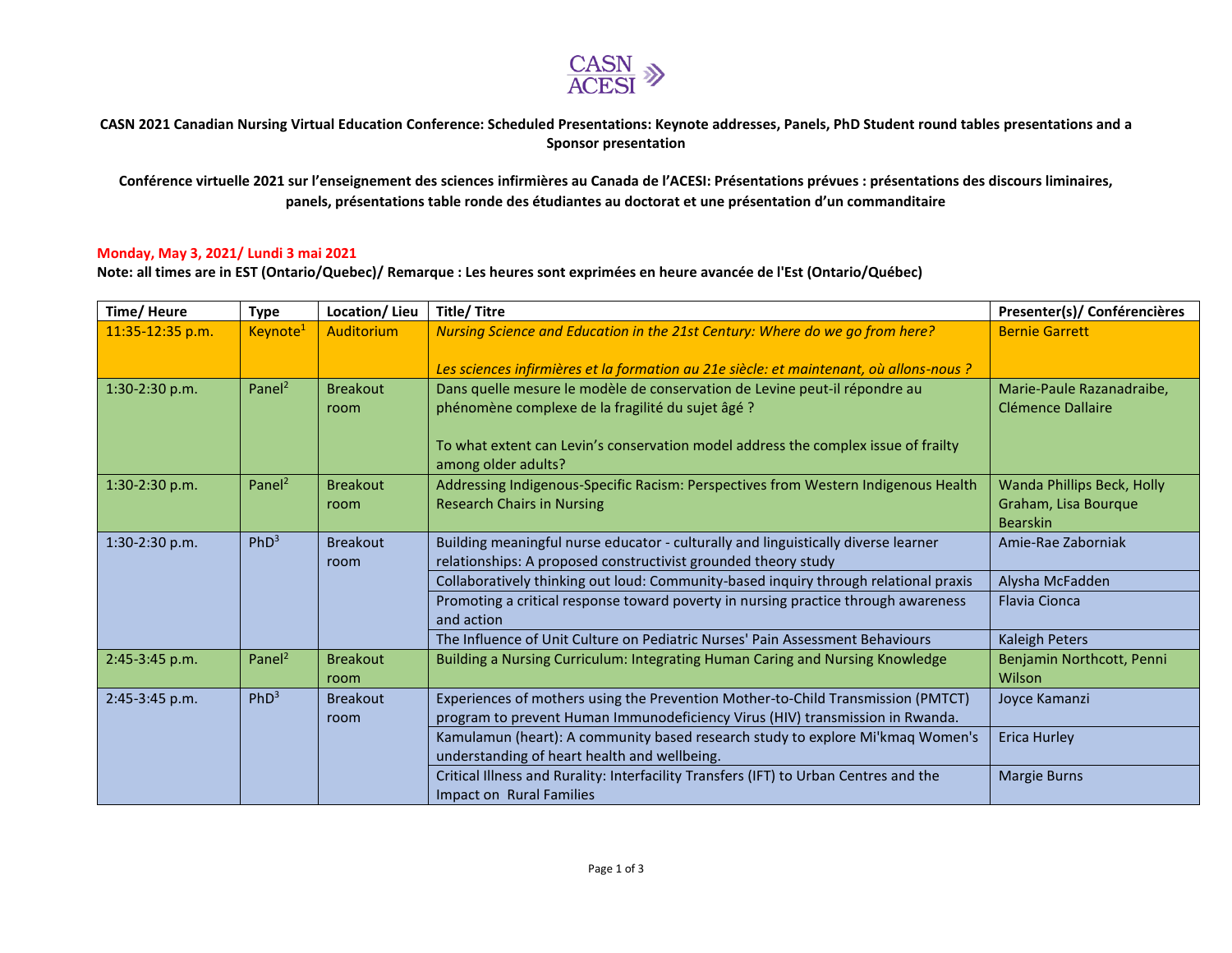

## **Tuesday, May 4, 2021/ Mardi 4 mai 2021**

**Note: all times are in EST (Ontario/Quebec)/ Remarque : Les heures sont exprimées en heure avancée de l'Est (Ontario/Québec)**

| Time/Heure            | <b>Type</b>          | Location/Lieu        | <b>Title/Titre</b>                                                                                       | Presenter(s)/ Conférencières               |
|-----------------------|----------------------|----------------------|----------------------------------------------------------------------------------------------------------|--------------------------------------------|
| 11:10 a.m.-12:10 p.m. | Keynote <sup>1</sup> | Auditorium           | Learning experiences in complex environments: transforming the                                           | <b>Jacinthe Pepin</b>                      |
|                       |                      |                      | nursing practice                                                                                         |                                            |
|                       |                      |                      |                                                                                                          |                                            |
|                       |                      |                      | Les expériences d'apprentissage dans des environnements<br>complexes: transformer la pratique infirmière |                                            |
| 12:30-1:30 p.m.       | Panel <sup>2</sup>   | <b>Breakout room</b> | Internationally educated nurse (IEN) scholarship of teaching: Two                                        | Pat Bradley, Linda Patrick, Kirsten        |
|                       |                      |                      | innovative provincial programs explore successes, challenges and                                         | Woodend, Elaine Santa Mina                 |
|                       |                      |                      | future strategies to respond to IEN learning needs                                                       |                                            |
| 12:30-1:30 p.m.       | Panel <sup>2</sup>   | <b>Breakout room</b> | Perspectives on Indigenous Health Nursing: Sharing the Stories                                           | Sharlene Webkamigad, Nikki Hunter,         |
|                       |                      |                      | and Lived Experiences of Indigenous Nursing Students in                                                  | Christina Chakanyuka, Jessy Dame           |
|                       |                      |                      | <b>Advanced Nursing Education</b>                                                                        |                                            |
| 2:15-3:15 p.m.        | Panel <sup>2</sup>   | <b>Breakout room</b> | Designing a Program of Remote Assessment for a Clinical                                                  | Oxana Kapoustina, Maryam Wagner,           |
|                       |                      |                      | Practicum in Acute and Critical care settings                                                            | Rosetta Antonacci, Amanda Cervantes        |
| $2:15-3:15$ p.m.      | Panel <sup>2</sup>   | <b>Breakout room</b> | Becoming an academic best practice spotlight organization: A                                             | Karey McCullough, Louela Manakin-          |
|                       |                      |                      | Nipissing University school of nursing journey.                                                          | Rankin, Nicole Graham, Erin Davis,         |
|                       |                      |                      |                                                                                                          | Kathryn Ewers, Steven Cairns, Baiba        |
|                       |                      |                      |                                                                                                          | Zarins, Jennifer Kelsall, Letitia Nadalin- |
| 2:15-3:15 p.m.        | PhD <sup>3</sup>     | <b>Breakout room</b> | What works for whom, how and why? A realist evaluation of                                                | Penno<br>Saleema Allana                    |
|                       |                      |                      | telehealth heart failure disease management (HFDM) program                                               |                                            |
|                       |                      |                      | Creating a digital nutrition learning module for registered nurses                                       | Dawn Pittman                               |
|                       |                      |                      | A focused ethnography to explore nursing faculty experiences in                                          | Amelia Chauvette                           |
|                       |                      |                      | integrating informatics tools to support undergraduate students'                                         |                                            |
|                       |                      |                      | learning and the development of informatics competencies                                                 |                                            |
|                       |                      |                      | Undergraduate Nursing Students' Knowledge and Self-Efficacy                                              | Abeer A. Alraja                            |
|                       |                      |                      | About Workplace Bullying: A Quasi-experimental Study                                                     |                                            |
|                       |                      |                      | The Application of Virtual Reality (VR) Based Simulation on                                              | Samantha Juan                              |
|                       |                      |                      | <b>Empathy in Healthcare</b>                                                                             |                                            |
| 3:30-4:30 p.m.        | Panel <sup>2</sup>   | <b>Breakout room</b> | Psychological Safety in Simulation: Perspectives of Nursing                                              | Sufia Turner, Nicole Harder, Lee-Anne      |
|                       |                      |                      | <b>Students and Faculty</b>                                                                              | Stephen                                    |
| 3:30-4:30 p.m.        | Panel <sup>2</sup>   | <b>Breakout room</b> | Trauma-Informed Pedagogy: Teaching & Learning in Tumultuous                                              | Maki Iwase, Sarah Toews, Samanpreet        |
|                       |                      |                      | <b>Times</b>                                                                                             | Dhami, Tenisha Poteate, Carrie Van         |
|                       |                      |                      |                                                                                                          | Snellenberg, Edward (Eddy) Gooch           |